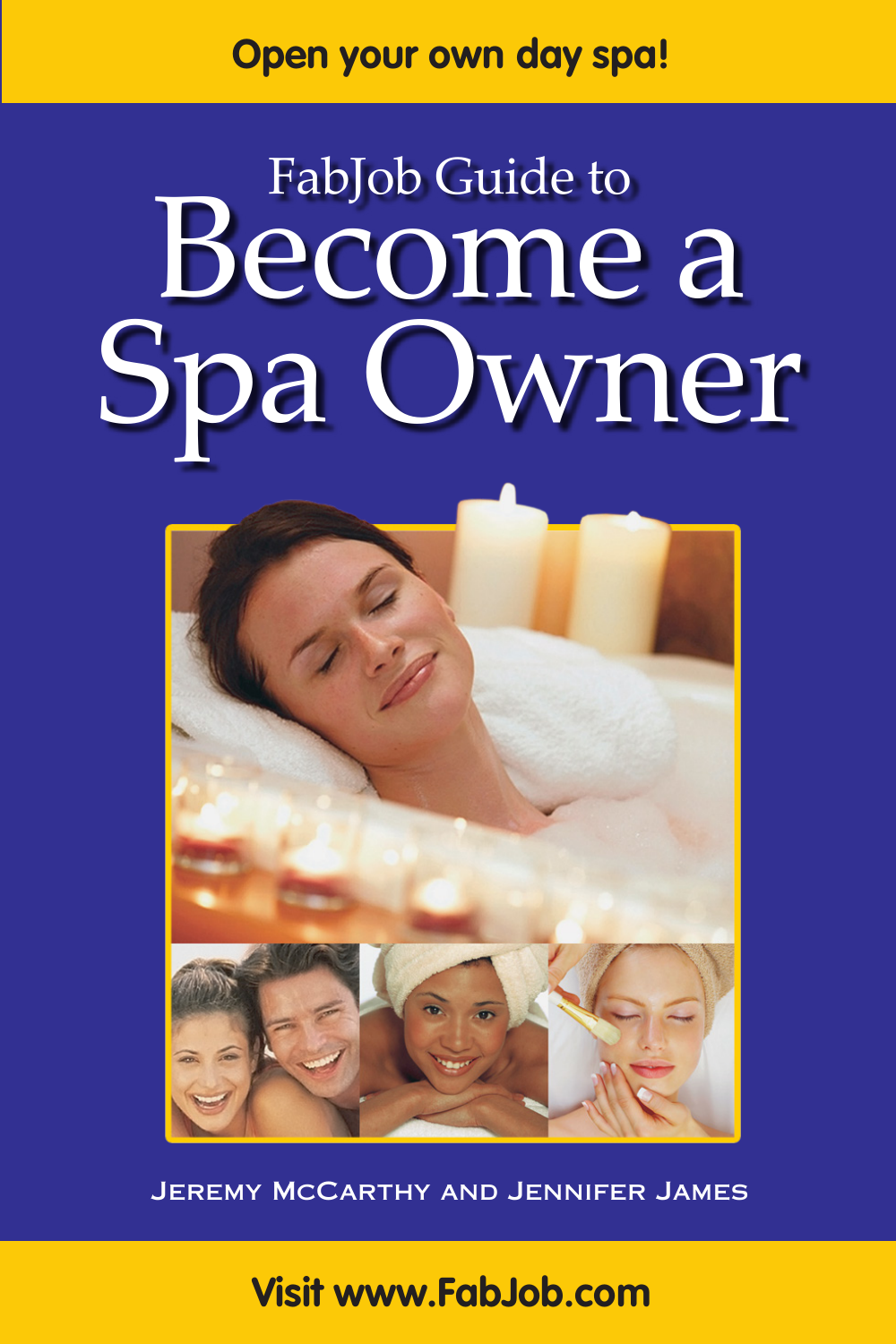#### **Contents**

| 1. |       |  |  |
|----|-------|--|--|
|    | 1.1   |  |  |
|    | 1.2   |  |  |
|    | 1.3   |  |  |
|    | 1.4   |  |  |
| 2. |       |  |  |
|    |       |  |  |
|    | 2.1.1 |  |  |
|    | 2.1.2 |  |  |
|    | 2.1.3 |  |  |
|    |       |  |  |
|    | 2.2.1 |  |  |
|    | 2.2.2 |  |  |
|    | 2.2.3 |  |  |
|    | 2.2.4 |  |  |
|    | 2.2.5 |  |  |
|    |       |  |  |
|    | 2.3.1 |  |  |
|    | 2.3.2 |  |  |
|    | 2.3.3 |  |  |
|    | 2.3.4 |  |  |
|    | 2.3.5 |  |  |
|    | 2.3.6 |  |  |

 $\bullet$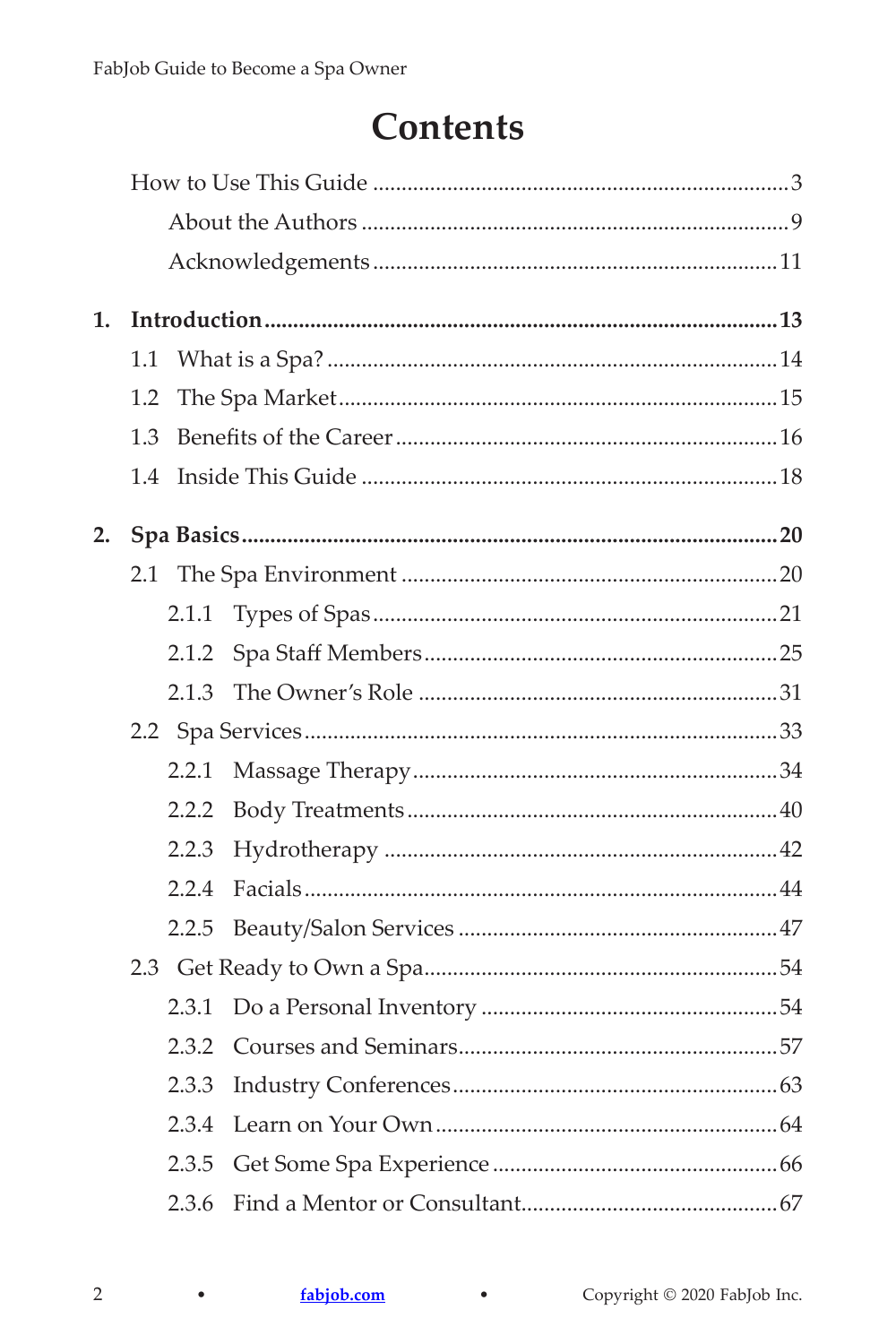| 3. |  |       |  |
|----|--|-------|--|
|    |  |       |  |
|    |  | 3.1.1 |  |
|    |  | 3.1.2 |  |
|    |  | 3.1.3 |  |
|    |  |       |  |
|    |  | 3.2.1 |  |
|    |  | 3.2.2 |  |
|    |  | 3.2.3 |  |
|    |  | 3.2.4 |  |
|    |  | 3.2.5 |  |
|    |  |       |  |
|    |  | 3.3.1 |  |
|    |  | 3.3.2 |  |
|    |  | 3.3.3 |  |
|    |  |       |  |
|    |  | 3.4.1 |  |
|    |  | 3.4.2 |  |
|    |  | 3.4.3 |  |
| 4. |  |       |  |
|    |  |       |  |
|    |  | 4.1.1 |  |
|    |  | 4.1.2 |  |
|    |  |       |  |
|    |  | 4.2.1 |  |
|    |  | 4.2.2 |  |
|    |  | 4.2.3 |  |

 $\mathcal{L}_{\text{max}}$  , and  $\mathcal{L}_{\text{max}}$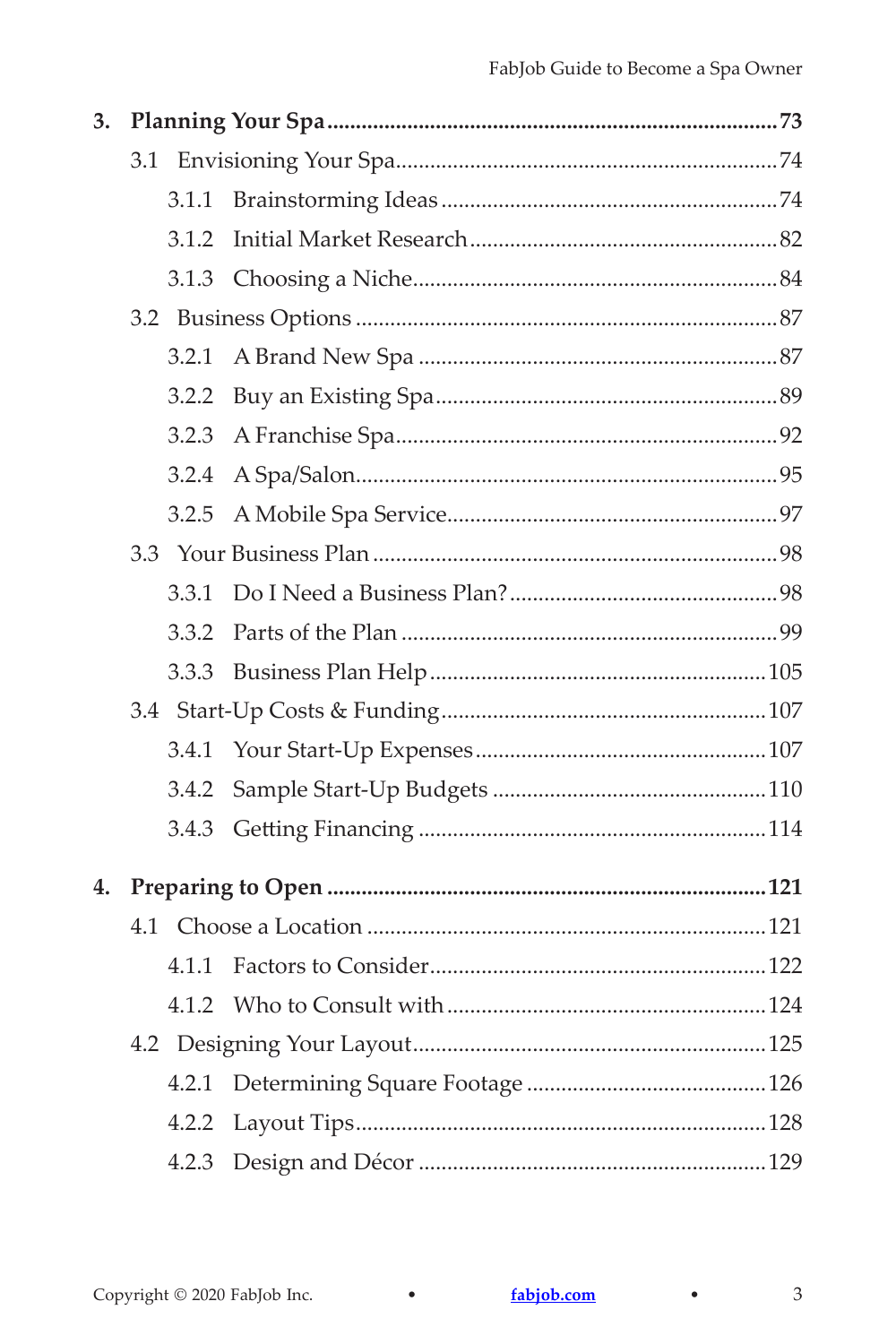|    |     | 4.3.1 |                                     |  |
|----|-----|-------|-------------------------------------|--|
|    |     | 4.3.2 |                                     |  |
|    |     | 4.3.3 |                                     |  |
|    |     |       |                                     |  |
|    |     |       |                                     |  |
|    |     | 4.4.1 |                                     |  |
|    |     | 4.4.2 |                                     |  |
|    |     | 4.4.3 |                                     |  |
|    |     | 4.4.4 |                                     |  |
|    |     |       |                                     |  |
|    |     |       |                                     |  |
|    |     | 4.5.2 |                                     |  |
|    |     | 4.5.3 |                                     |  |
|    |     |       |                                     |  |
|    |     | 4.6.1 |                                     |  |
|    |     | 4.6.2 |                                     |  |
|    |     | 4.6.3 |                                     |  |
|    |     |       |                                     |  |
|    |     |       |                                     |  |
| 5. |     |       |                                     |  |
|    |     |       |                                     |  |
|    |     | 5.1.1 |                                     |  |
|    |     |       |                                     |  |
|    |     | 5.1.3 |                                     |  |
|    | 5.2 |       |                                     |  |
|    |     | 5.2.1 |                                     |  |
|    |     | 5.2.2 |                                     |  |
|    |     |       | Communication with Spa "People" 187 |  |

 $\bullet$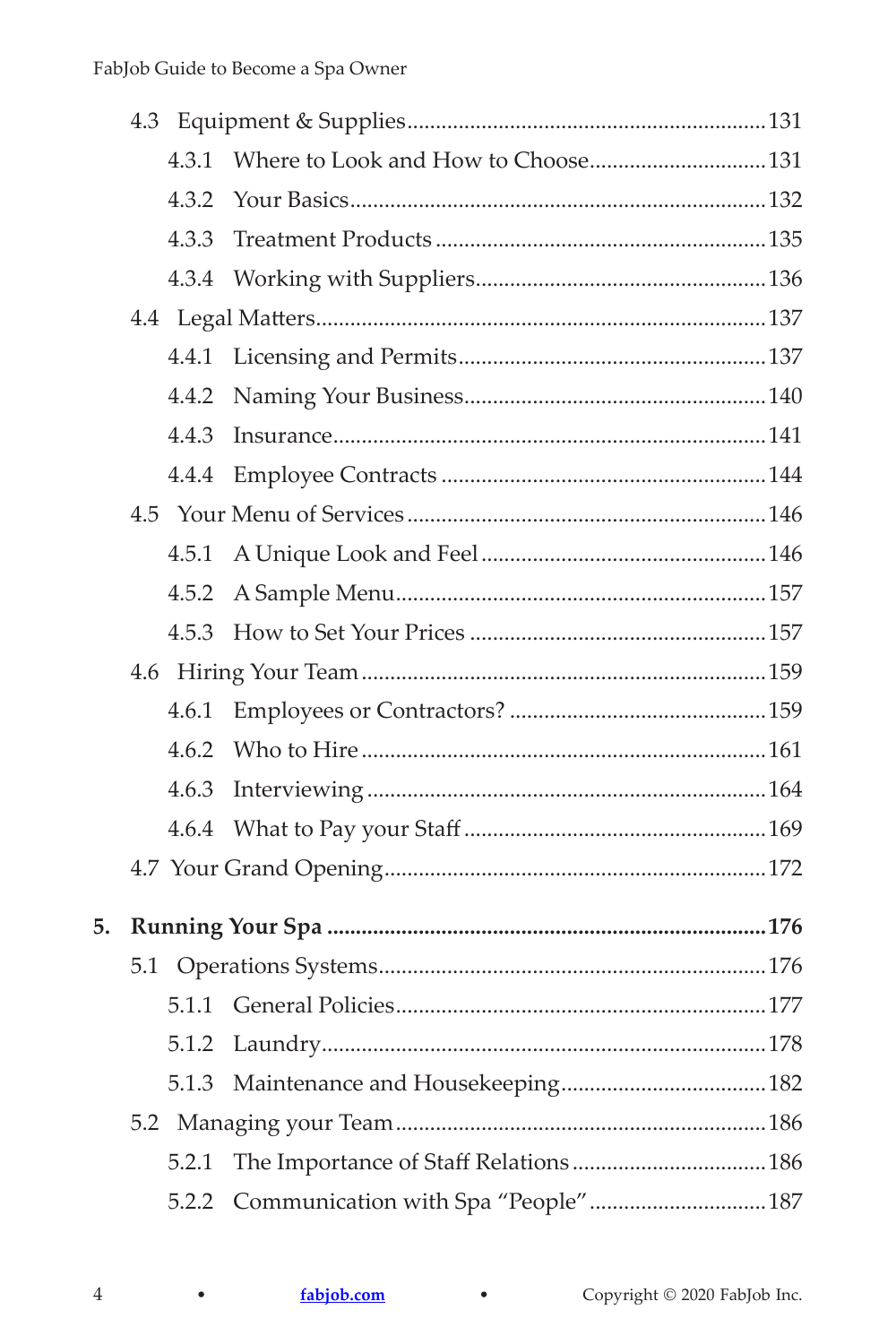|    |     | 5.3.1 |  |
|----|-----|-------|--|
|    |     | 5.3.2 |  |
|    |     | 5.3.3 |  |
|    |     |       |  |
|    |     | 5.4.1 |  |
|    |     | 5.4.2 |  |
|    |     | 5.4.3 |  |
|    |     | 5.4.4 |  |
|    |     | 5.4.5 |  |
|    |     |       |  |
|    |     | 5.5.1 |  |
|    |     | 5.5.2 |  |
|    |     |       |  |
| 6. |     |       |  |
|    | 6.1 |       |  |
|    |     | 6.1.1 |  |
|    |     | 6.1.2 |  |
|    |     | 6.1.3 |  |
|    |     | 6.1.4 |  |
|    |     |       |  |
|    |     | 6.2.1 |  |
|    |     | 6.2.2 |  |
|    |     | 6.2.3 |  |
|    |     | 6.2.4 |  |
|    |     | 6.2.5 |  |

 $\mathcal{L}^{\mathcal{L}}(\mathbf{0},\mathbf{0})$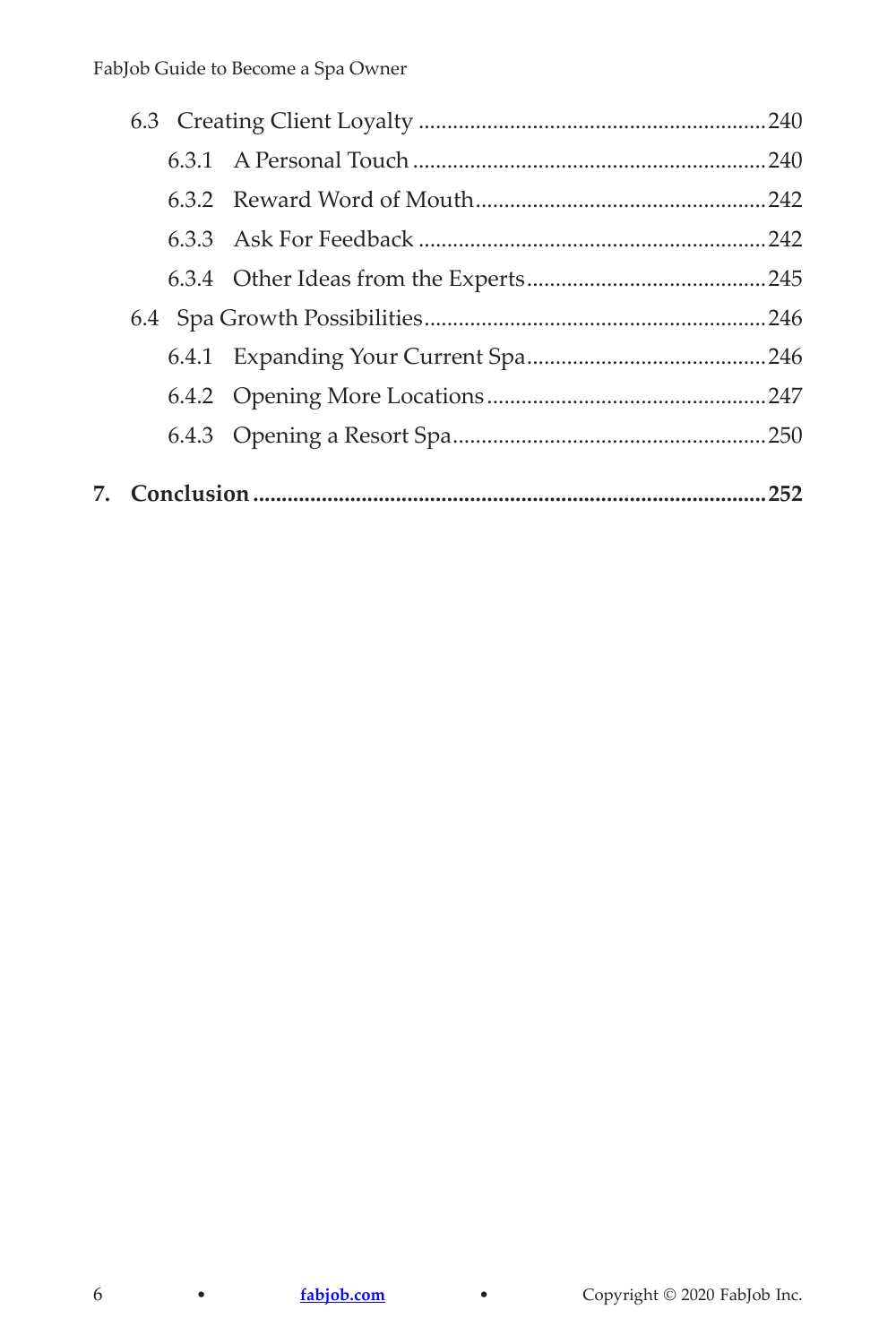<span id="page-6-0"></span>

# **1. Introduction**

Welcome to the exciting world of spa ownership! Opening a new business is one of the most challenging and exciting things that you will ever experience. You are moving into a phase of total freedom in your life — no more punching a clock, designated break times or miserable bosses for you.

As spa owner, you make the decisions, and you grow your business in the direction you choose. You will experience the pure reward of promoting a healthy lifestyle for others. Being satisfied and successful by helping other people to have more happiness, health, and well-being is what owning and operating a spa is all about.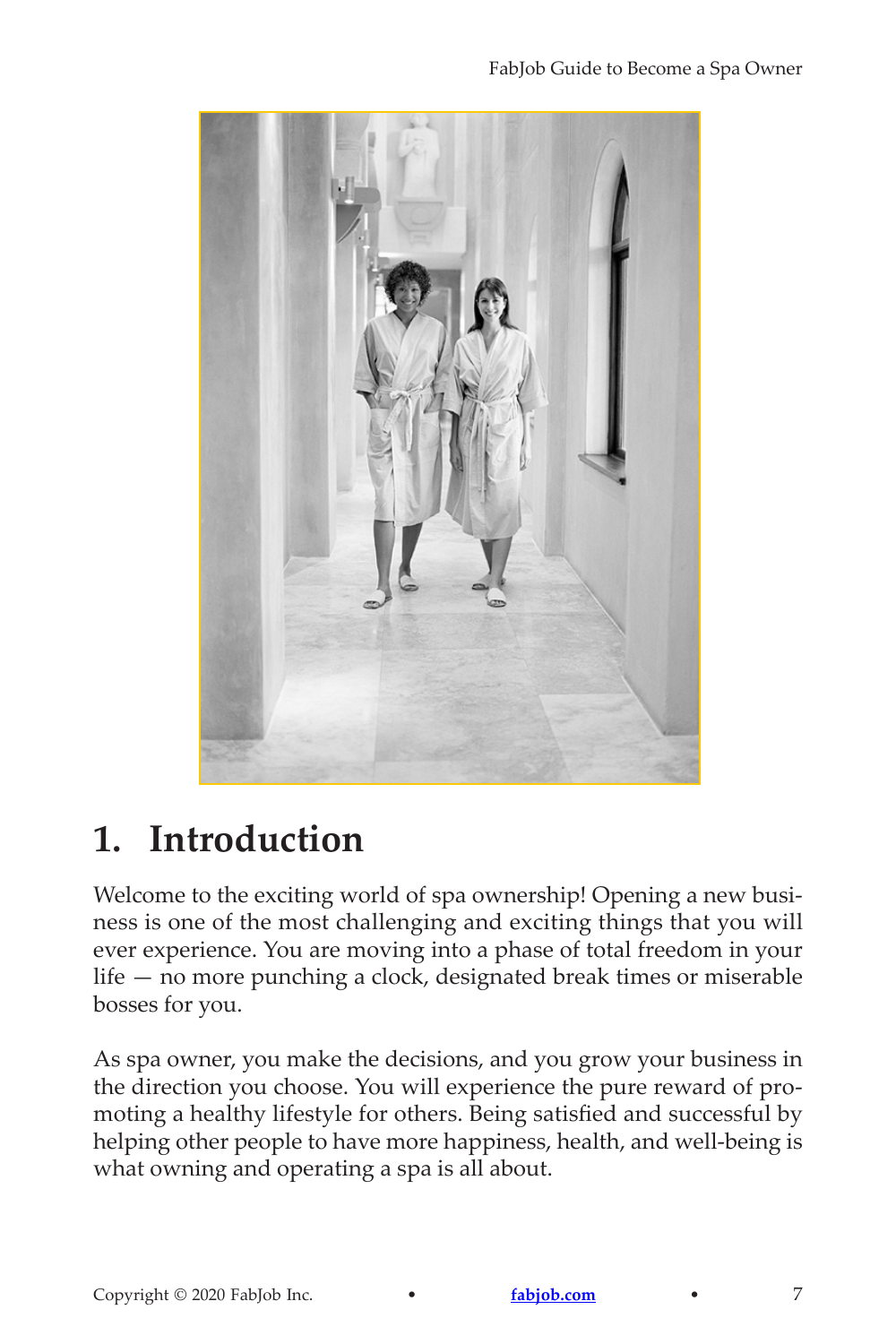<span id="page-7-0"></span>The salary level or profit margin for the spa owner has no limits. Small day spa owners may take home \$80,000 to \$100,000 or more, depending on the size of the spa, the location and the clientele. Owners of larger resort-style spas may take home considerably more than \$100,000.

If a healthy, active and relaxed lifestyle appeals to you, then this is a great environment to spend most of your time. As a spa owner, partaking of spa services on a regular basis is a mandatory part of the job. You will need to test out new services, evaluate staff members, as well as check out the competition. This means getting regular massages, facials, and body treatments whenever possible. Can you handle that?

Of course, there are some risks to this venture, which is why the *FabJob Guide to Become a Spa Owner* exists. This book is designed to help you plan for, open, and operate a fabulously successful spa of your own. The more prepared you are, the more likely you are to hit the ground running when you jump into this burgeoning industry.

## **1.1 What is a Spa?**

The word spa probably comes from the name of the town, Spa, in Belgium famous for over 600 years for its healing hot springs. Some say it is an acronym for the Latin phrase, "Sanus (or Salus) Per Aqua", meaning "health by water." The concept of healing baths and waters is widely considered to have sprung forth from the Greek and Roman cultures, but really, virtually every civilization has used waters for healing in one form or another.

We have all heard the word "spa" used to describe a simple whirlpool tub or a steam room, but it is also used to define facilities that offer specific health, wellness and beauty services such as:

- Massages
- Facials and skin treatment
- Full body treatments, like scrubs or wraps
- Hydrotherapy (water treatments)
- Manicures and pedicures
- Hair cut, color and styling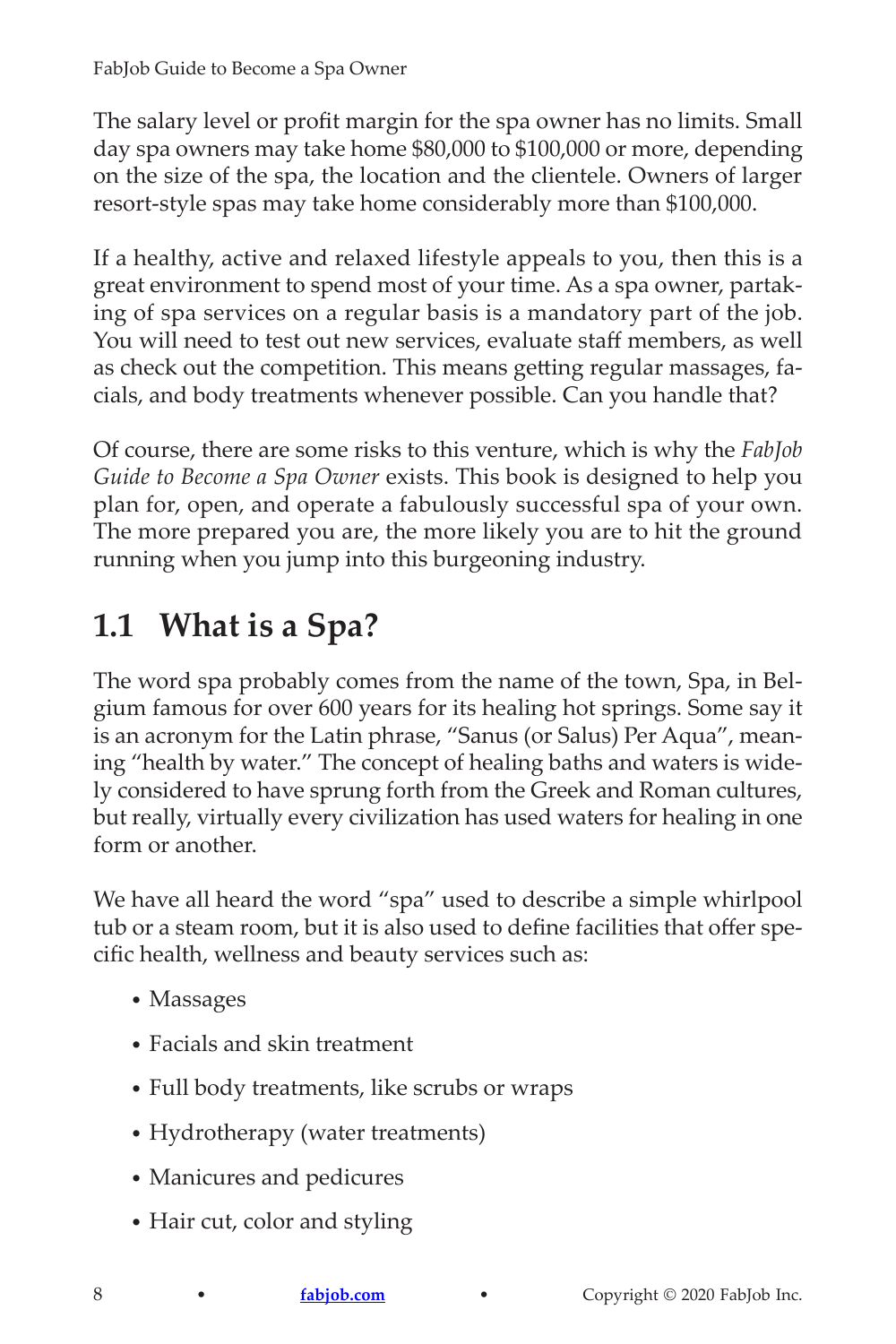- <span id="page-8-0"></span>• Nail treatments
- Makeup application
- Wellness consultation

Trained massage therapists, estheticians, nail technicians, makeup artists, or in some cases other professionals such as nurses or dieticians perform these services for clients in a private or semi-private setting. Clients may purchase a single service, or a package of spa services for their visit.

The spa atmosphere is generally clean, simple, and relaxing. Sounds of nature or relaxation music are often playing in the background, lighting is usually dimmed and natural as possible, and clients are offered simple robes and towels to wear or rest on while they receive their spa treatment.

Clients can stay at the spa for anywhere from an hour to several days. Spas that complete their services in a few hours (for a simple facial or massage) or a single day are known as day spas, while spas that operate in conjunction with stay-over or hotel facilities are known as destination or resort spas. There is also a growing trend towards offering mobile spa services, where spa services are offered to clients in their own home or office.

### **1.2 The Spa Market**

If you ask anyone who owns a spa, they will tell you that this business is much more than just a job  $-$  it is a way of life. In fact, "spa industry" does not fully capture what this business has become. The words culture, lifestyle, and spa movement better indicate the important place that spas now hold in our society.

In a recent International Spa Association (ISPA) survey of spa-goers, spa treatments were a top choice for spending \$200 of discretionary income, coming in ahead of shopping, the movies, music concerts, and even other beauty treatments.

Confirming the strong hold that the spa business has taken in the hearts and minds of the American public, there were approximately 160 mil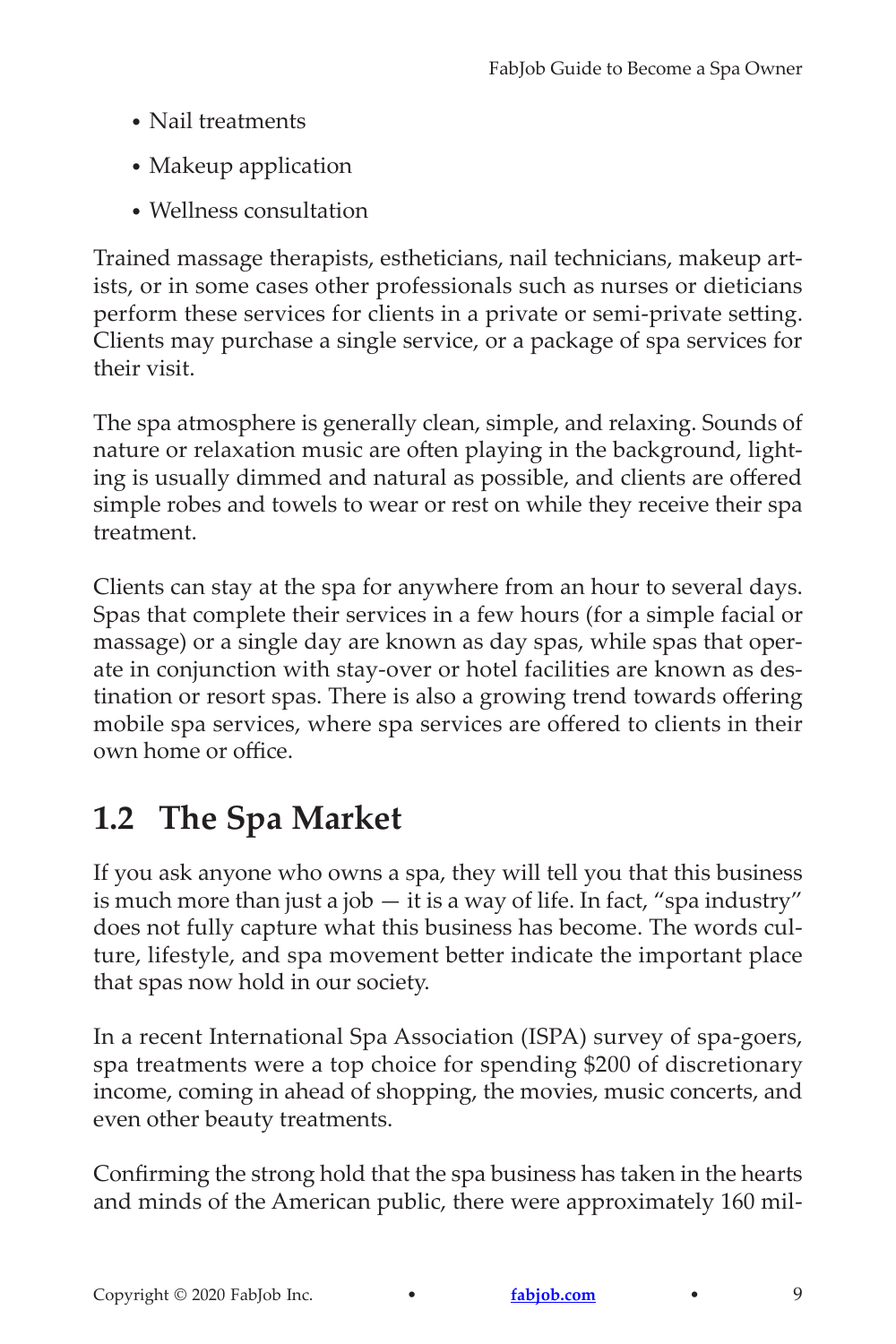<span id="page-9-0"></span>lion spa visits made in the U.S. in 2012, and that year the U.S. spa industry generated an estimated \$14 billion in revenues, according to the ISPA. The ISPA also estimated the number of spas in the U.S. to be almost 20,000 in 2012. The number of spa locations has grown from only 4,140 in 1999 to 19,960 in 2012 (the most recent year for which these figures are available).

The spa business is continuing to flourish despite weak economic conditions, war, terrorism and a whole slew of other factors that have hurt every other sector of the hospitality industry. In a way, though, it makes sense — the more stress and anxiety that exist in our culture, the more people feel a need for relief and comfort.

You should also know that you don't need to live in a big city to operate a successful spa. In addition to local clientele, many small towns are actually more attractive for urban spa-goers since it gives them a chance to get out of the city and relax. For example, the little prairie town of Moose Jaw in Canada (population 34,000) has become well-known as an international spa destination, due partially to its naturally mineralrich water.

### **1.3 Benefits of the Career**

Running a spa is a job where you will see the results of your hard work on a daily basis, reflected in the faces and body language of satisfied clients. You will be the gracious host for your guests, planning for, creating and maintaining the most comfortable environment to help them relax and enjoy their visit. Here are some of the benefits of this fabulous career choice.

#### **Help People Feel Good**

Spas serve the main purpose of helping clients feel better on their way out than they did on their way in. In some ways, your job will be like a doctor, nurse, or counselor. You and your spa will bring relaxation, increased self-confidence, and overall health and wellness to your clients. You will enrich people's lives by offering them a chance to heal themselves physically and mentally.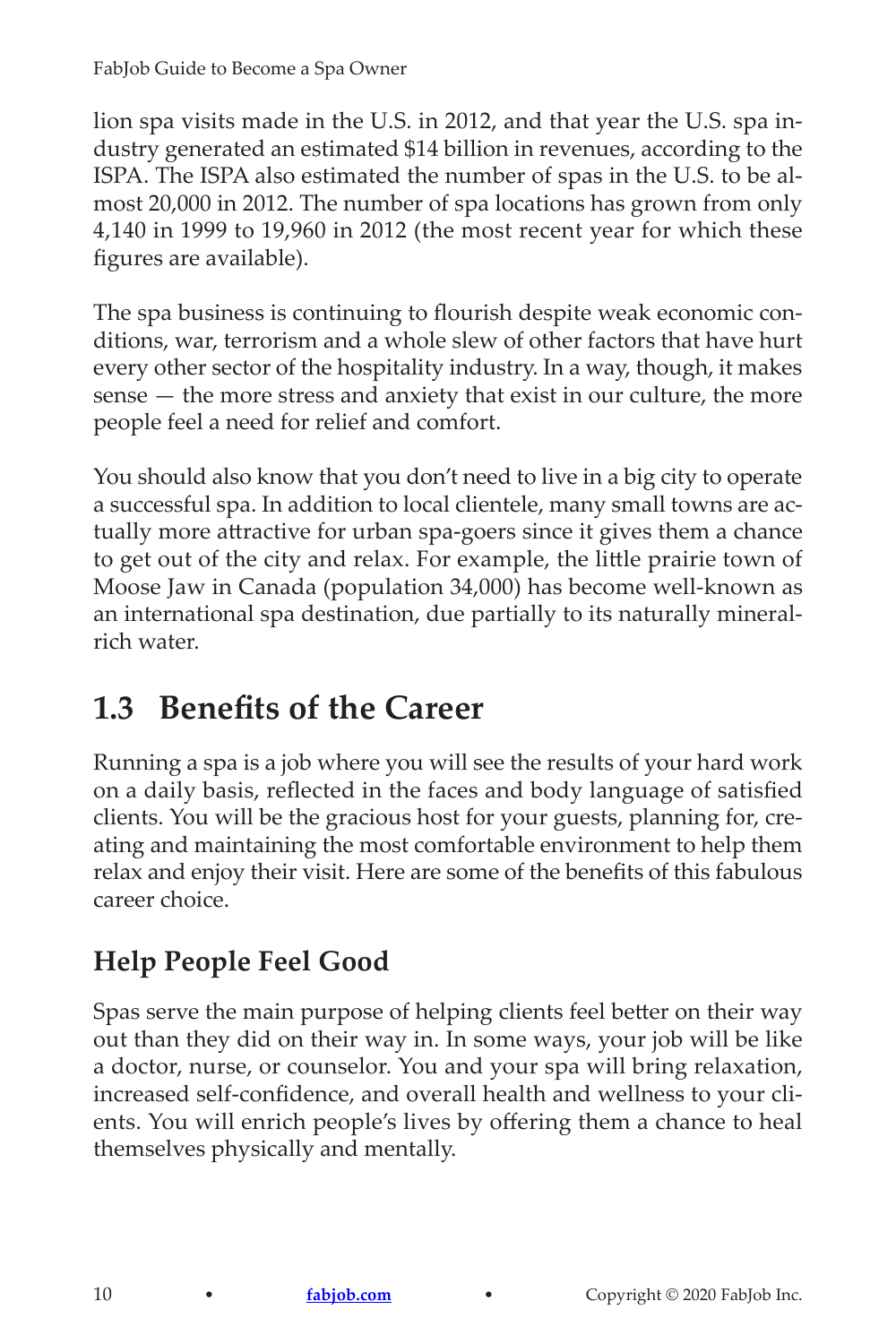Spa owners are usually in this business because they like to make other people feel better, and are looking for more meaning in their professional life. A career in spas is full of meaning as you get to touch people's lives in such a positive way. People come to the spa to feel good and get back in touch with what is important to them.

#### **Unlimited Spa Services**

To most people, "a day at the spa" is an extravagance that they don't treat themselves to nearly enough. When you own a spa, the spa atmosphere is just another day at the office. Even if you don't take advantage of your spa's services daily, you can't really ask for a more relaxing work environment.

If you need to slip away for a bit of relaxation after a tough day, everything will be at your fingertips, and your employees will be available for consultation on the latest in health and wellness. You will also be in the enviable position of having spa services available to give away to friends, family, and business associates. Just imagine all the new friends you'll find yourself with.

#### **Be Your Own Boss**

As the owner of your spa you will have total control over the decisions that are made and the way your spa is run. You will see your dreams and ideas become reality. You will be the creative mind behind the business, and constantly be looking for new ways to spice up your business with new treatments or products.

One of the best parts of this industry is being able to express yourself creatively and establishing what is different about you and your spa from any other spas out there.

#### **Unlimited Profit Potential**

When you own a business, you reap the financial rewards of your hard work. When your spa business is up and running, a profit margin in the six-figure range is certainly within the realm of possibility.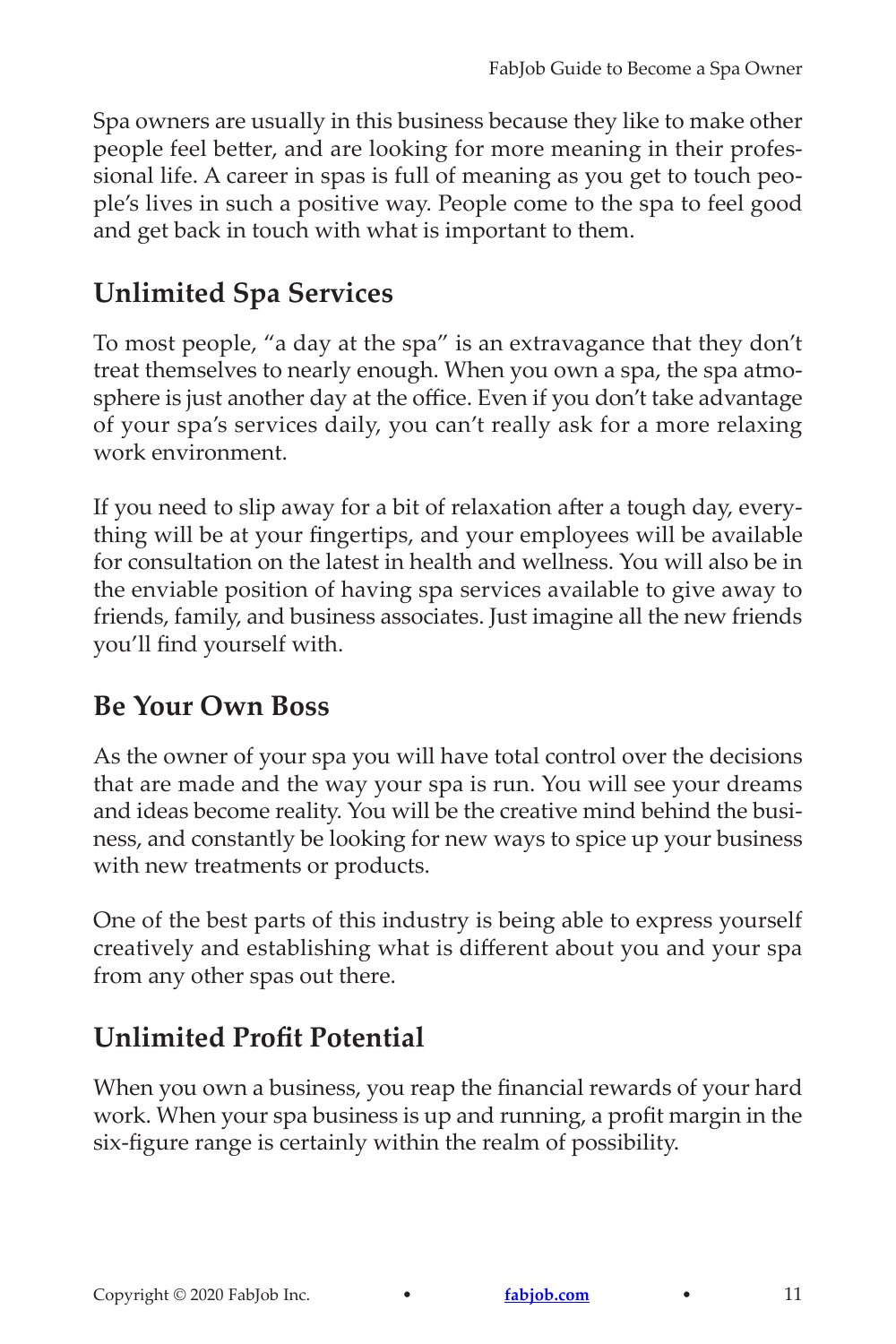<span id="page-11-0"></span>In fact, according to data released in 2012 by the ISPA, the spa industry has seen a 4.3% year-on-year increase in revenue and a 4.1% yearon-year increase in visits for the last several years. The Canadian spa industry is booming as well, exceeding \$1 billion in revenue. According to research conducted by Leading Spas of Canada, between 1996 to 2006, the spa industry experienced cumulative growth of 329% and it has continued this level of increase in the last decade.

Opening more than one spa can be even more lucrative. Franchising or licensing your spa concept is yet another option to grow your business and make even more of a profit.

#### **A Place in Your Community**

As a spa owner you will get to know a lot of people. It is a very social business, and with knowing all these people comes lots of invitations to special events, private parties, charity auctions, and anything else of a social nature. If you are social and like to be involved in your community, you will find many doors are opened to you.

This is because you will not only get on a first-name basis with your everyday customers, but with the customers who have discretionary income and an interest in looking and feeling their best: actors and models, politicians, the morning news anchor, and so on. When they are in your spa, you are the one they want to talk to.

## **1.4 Inside This Guide**

This guide is designed to take you step by step through planning for, developing, opening and running your own spa. Following this Introduction is Chapter 2 (*"Spa Basics"*), which leads you into the world of spa ownership. You'll learn about the spa environment and where you'll fit in as owner, the types of treatments you can offer to your clients, and ways to specialize. You'll also find a section on how to get yourself ready for this big adventure.

Chapter 3 (*"Planning Your Spa"*) is going to help you take all those ideas in your head and get them down on paper. You'll start with some brainstorming and market research, and then review your business options. You'll then get instructions on how to write and refine your spa's busi